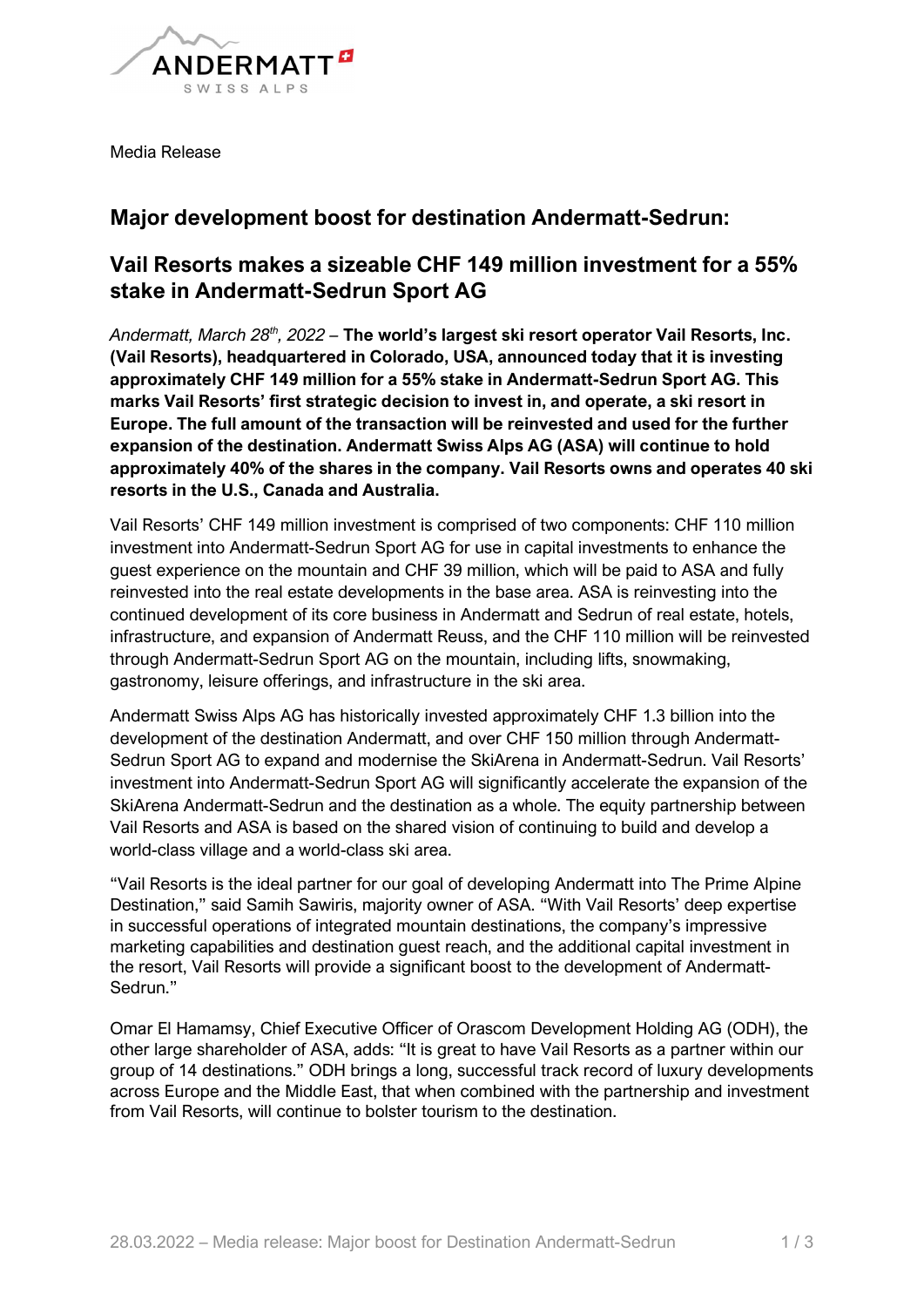

"Entering the European ski market has been a long-term strategic priority for Vail Resorts. We are excited to be partnering with ASA and investing our capital and resources to support Andermatt-Sedrun's transformation into a premier destination resort," said Kirsten Lynch, Chief Executive Officer of Vail Resorts. "We plan to rely heavily on and learn from our partners, community members and the Andermatt-Sedrun team as we gain experience and understanding of the resort, its guests, and operations. We are proud to add this incredible Swiss destination to our network of world-class resorts and to the Epic Pass as we expand access for our existing pass holders and look to create an even stronger offering for skiers and riders in Europe."

The companies' partnership goes beyond a shared commitment to elevating the guest experience. Both Vail Resorts and ASA value safety, sustainability, and contributing to the success of their local communities. Notably, both companies have existing individual commitments to protect and preserve the great outdoors: Vail Resorts through its Commitment to Zero (a zero net carbon and zero waste footprint across all resorts by 2030) and ASA through *Andermatt Responsible*, the company's campaign for sustainable, climatefriendly tourism in the Andermatt region with the target to zero  $CO<sub>2</sub>$ -emissions from operation by 2030.

A representative of Vail Resorts will assume the chair of the Board of Directors of Andermatt-Sedrun Sport AG, and ASA will appoint the vice chair. Matters including future organisation, and others will be decided over the coming months. Winter operations for 2021/22 will continue as planned until May 1<sup>st</sup>. There will be no change for employees.

The deal team was led by Naguib S. Sawiris, a member of the ASA Board of Directors and Chairman-designate of the Board of Directors of Orascom Development Holding AG. The transaction is expected to close prior to the 2022/23 ski and ride season. Vail Resorts plans to include Andermatt-Sedrun on the 2022/23 Epic Pass and Epic Day Pass with All Resorts Access, subject to timing of closing.

Media conference in Andermatt, The Chedi Andermatt Gotthard Saal: Monday, 28<sup>th</sup> March at 10.30 a.m. CET

Or via Webcast. Link to join: https://87399.choruscall.eu/links/andermatt220328.html

The media conference can be followed in English or in German. The following speakers will be present:

- Raphael Krucker, CEO Andermatt Swiss Alps, Chairman of the Board of Directors Andermatt-Sedrun Sport AG

- Samih Sawiris, Chairman of the Board of Directors Andermatt Swiss Alps
- Michael Z. Barkin, Executive Vice President, Chief Financial Officer Vail Resorts Inc.
- Patricia A. Campbell, Strategic Advisor Mountain Division Vail Resorts Inc.
- Omar El Hamamsy, CEO Orascom Development Holding AG